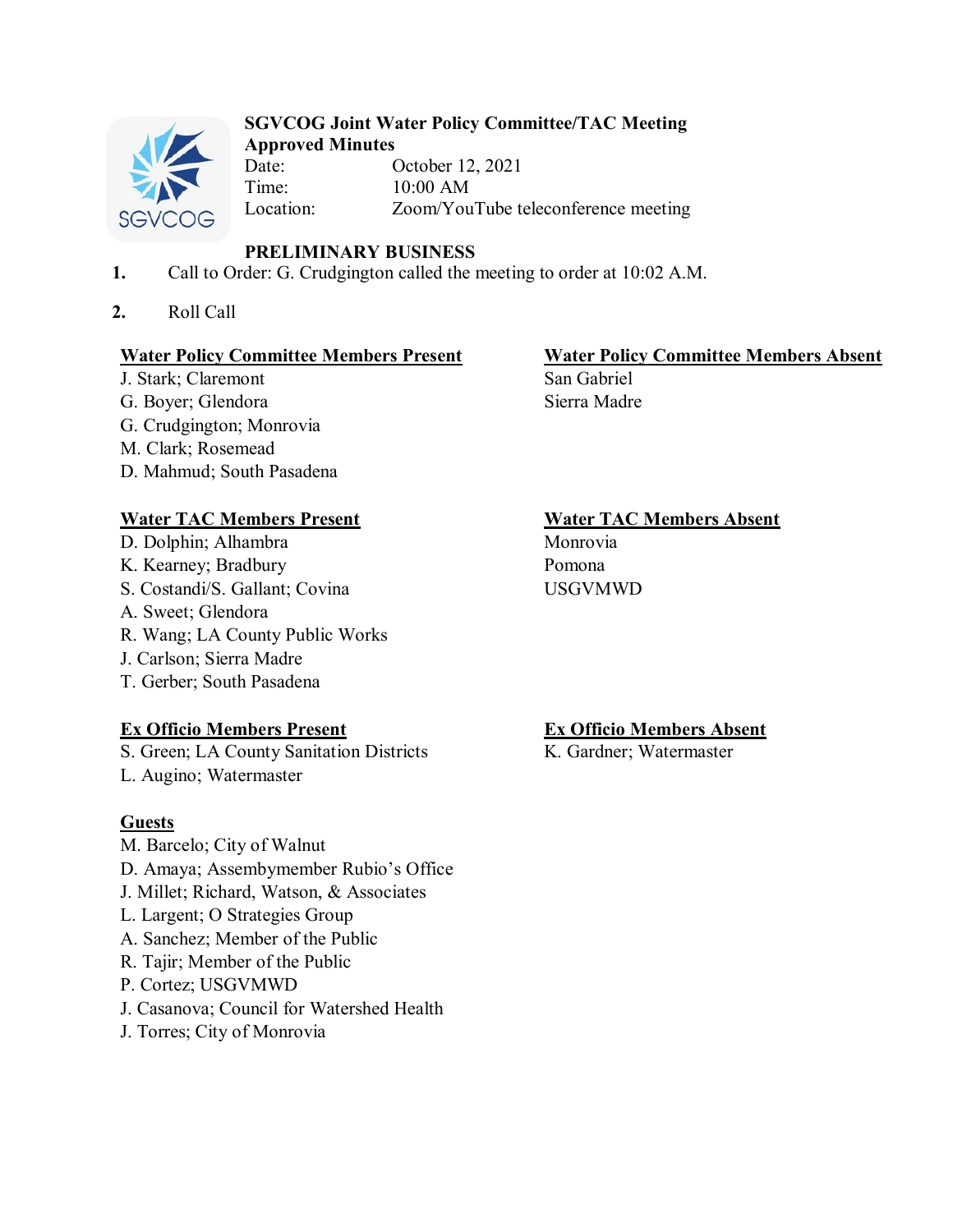## **SGVCOG Staff**

- C. Sims
- B. Logasa
- P. Hubler
- T. Egan
- **3.** Public Comment
	- R. Tajir shared that the description of the "enemy of the month" on the ULAR WASC website is misleading. It says that copper can get into the drinking water supply as the water passes through household plumbing systems. However, the ULAR EWMP is singularly concerned with the impact of stormwater on runoff water quality, not drinking water quality. R. Tajir asserts that runoff containing copper and other pollutants either is discharged to the ocean or to a ground water recharge basin where they are treated. R. Tajir also shared arguments from administrative petitions filed with the State Board challenging the 2021 MS4 Permit. According to the arguments, the Regional Board erred when it substituted the watershed management program (WMPs) for the standard stormwater management program required of all MS4s in the state. The Regional Board also erred by requiring permittees to comply with TMDLs in the MS4 Permit that are not identified on the state and federal 303(d) list. R. Tajir also expressed that the Regional Board has made last-minute changes to MS4 permit reporting which is difficult for cities to comply with, including increasing the number of annual reports from one to two times per year.
- **4.** Changes to Agenda Order. No changes to agenda order.

## **CONSENT CALENDAR**

- **5.** Water Committee/TAC September Meeting Minutes
- **6.** Water TAC Special Meeting Minutes
- **7.** Adoption of Resolution 21-01-WC Enabling the Water Policy Committee and Water Technical Advisory Committee (TAC) to Continue Holding Meetings via Teleconferencing

### **There was a motion to approve the Consent Calendar items. (M/S: D. Mahmud/G.Boyer)**

| AYES:          | Committee – Claremont; Glendora; Monrovia; Rosemead; South Pasadena |
|----------------|---------------------------------------------------------------------|
|                | TAC - Alhambra; Covina; Glendora; Sierra Madre; South Pasadena      |
| <b>NOES:</b>   |                                                                     |
|                | <b>ABSTAIN:</b>   TAC – Alhambra; LA County Public Works            |
|                | <b>NO VOTE</b>   TAC – Bradbury; Covina; SGVMWD                     |
| <b>GIVEN:</b>  |                                                                     |
| <b>ABSENT:</b> | Committee – San Gabriel; Sierra Madre                               |

**[MOTION PASSED]**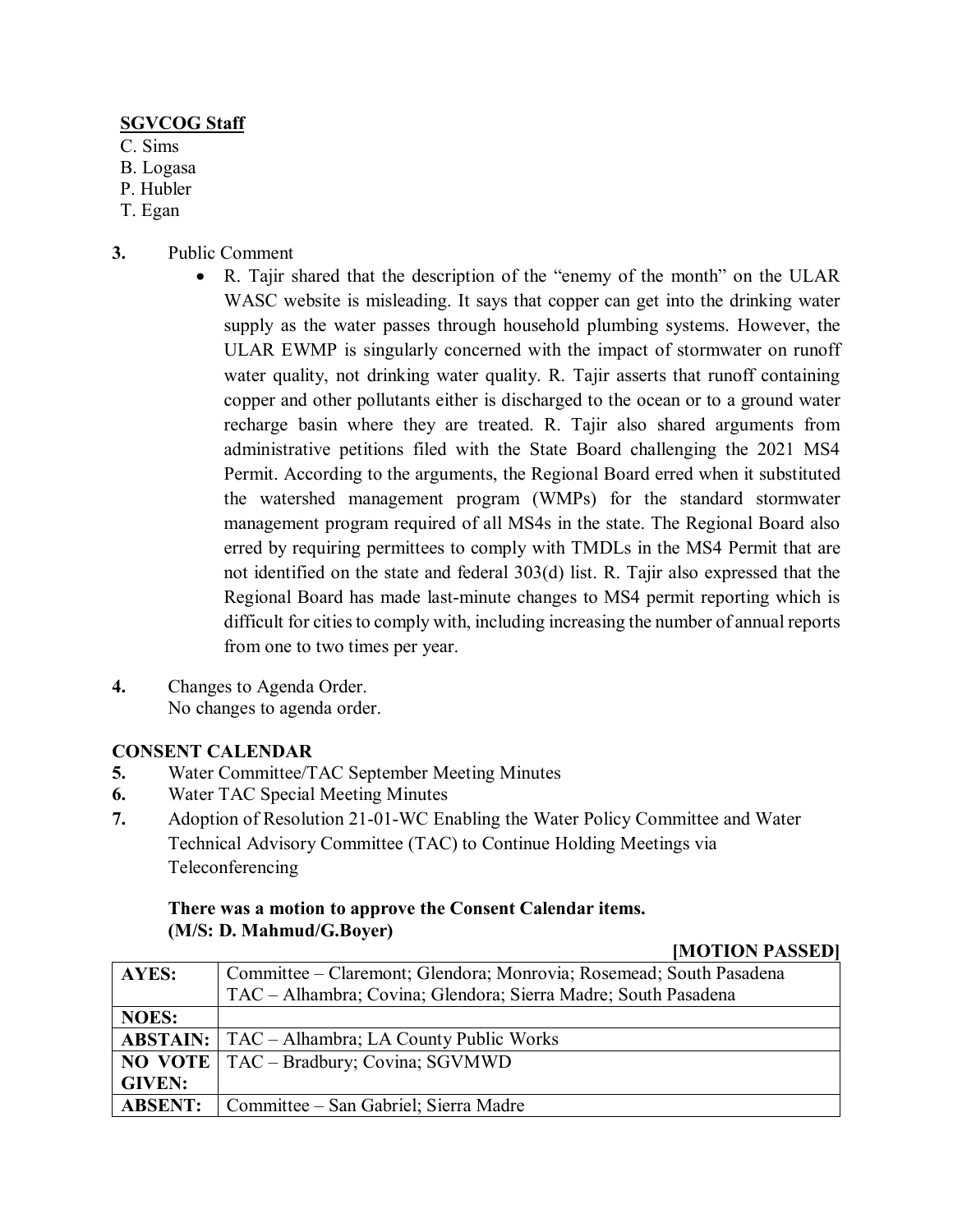#### **DISCUSSION ITEMS**

**8.** Adoption of 2022 Legislative Platform

#### **Discussion:**

- B. Logasa read off the 2021 Legislative Platform with staff-recommended revisions for 2022.
- M. Clark asked for an update on SB 426, to which P. Hubler explained that the bill is still active, but had to be pushed to a two-year bill due to COVID restrictions placed on legislators. The bill must move by January 31, 2022.
- S. Green provided information on an ombudsman that was created within the USEPA for MS4 Permit issues that arise. SGVCOG could potentially reach out to them to help advocate the state to implement FCA guidelines. The National League of Cities and US Conference of Mayors have been involved in these issues in the past and could provide assistance or resources on working with USEPA. P. Hubler concurs with S. Green on reaching out to US Conference of Mayors and adds that Congresswoman Napolitano's Office could also be helpful.
- D. Mahmud shared that the committees will likely have more success pushing regulatory agencies to adopt tools like the biotic ligand model for zinc as opposed to pushing legislation for producer responsibility. D. Mahmud also pointed out that there will billions of dollars allocated in the state budget to address climate change, including stormwater projects. D. Mahmud recommends staff nail down the amount of money that is going to be available for stormwater projects specifically and the timeline for application submissions. D. Mahmud also shared that Congress also passed legislation to provide financial resources for stormwater projects, and tasked staff with identifying whether that is accurate and how the money will be dispersed.
- P. Cortez shared that she does not believe that SB 45 will move forward since it was originally introduced as part of an agreement with the budget trailer bill that was passed towards the end of the legislative session. The legislature looked at SB 45 and put some of that language into the budget trailer bill. D. Mahmud approves of the legislative priorities given that they no longer have a specific focus on SB 45.

#### **There was a motion to adopt the 2022 Legislative Platform. (M/S: D. Mahmud/M. Clark)**

# **[MOTION PASSED]**

| <b>AYES:</b> | Committee – Claremont; Glendora; Monrovia; Rosemead; South Pasadena |
|--------------|---------------------------------------------------------------------|
|              | TAC – Alhambra; Covina; Glendora; Sierra Madre; South Pasadena;     |
| NOES:        |                                                                     |
|              | $ABSTAIN:   TAC - LA County Public Works$                           |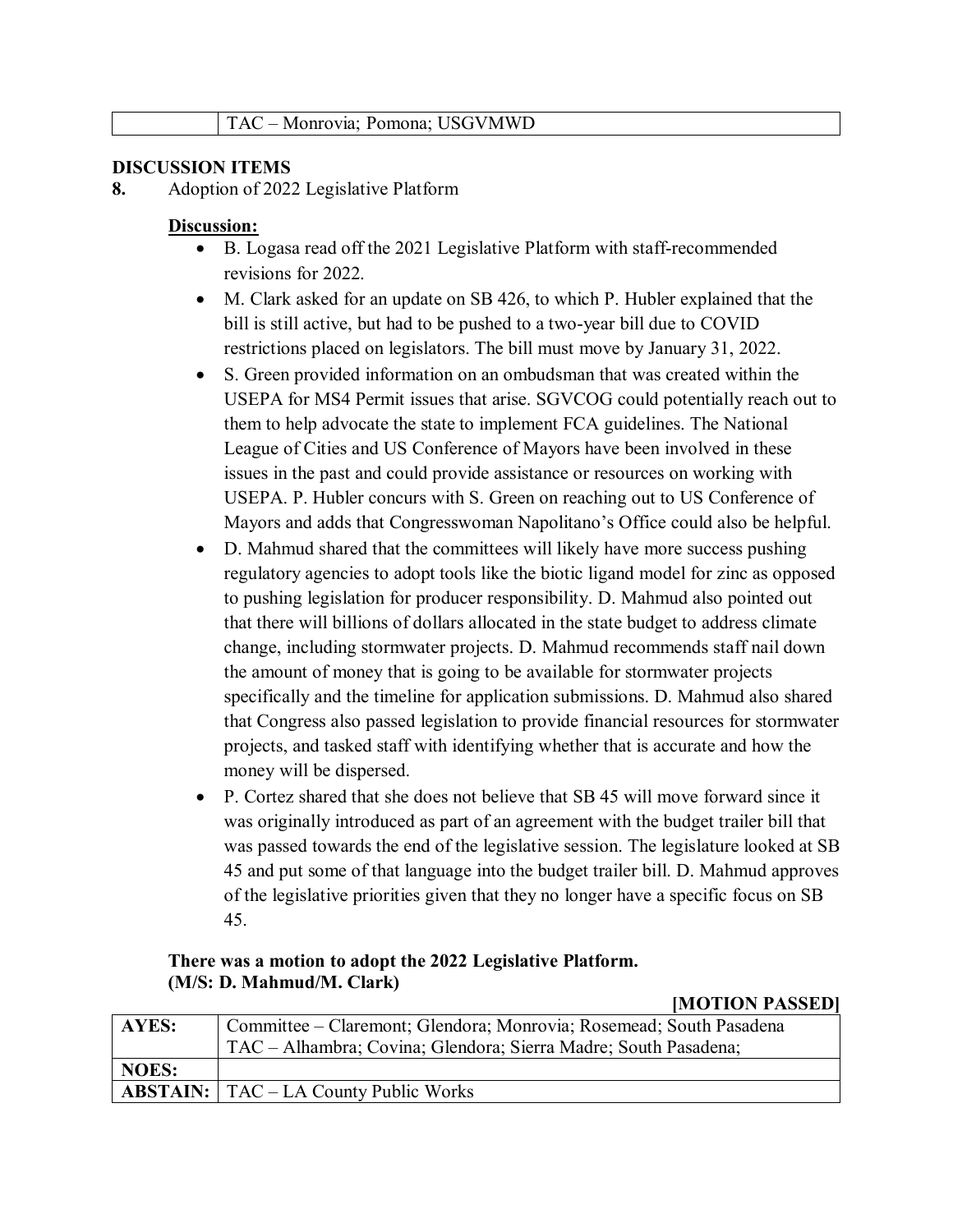|               | <b>NO VOTE</b>   TAC – Bradbury; SGVMWD              |
|---------------|------------------------------------------------------|
| <b>GIVEN:</b> |                                                      |
|               | <b>ABSENT:</b> Committee – San Gabriel; Sierra Madre |
|               | TAC - Monrovia; Pomona; USGVMWD                      |

#### **UPDATE ITEMS**

**9.** MS4 Permit 101 Guide

B. Logasa, SGVCOG Management Analyst, provided information on this item. SGVCOG staff developed two "MS4 101" documents to provide an overview of the Permit, compliance updates, and an overarching resource guide on stormwater. One is meant to help inform and engage elected officials around the Permit and with the LA Regional Water Quality Control Board; the other is to help inform new planning and public works employees on the Permit. Committee members were asked to review each document and submit comments to Caitlin and/or Brianne in the new few days, after which the guide for elected officials will be passed onto the Governing Board.

- **10.** Regional Phase I Municipal Separate Storm Sewer System (MS4) National Pollutant Discharge Elimination System (NPDES) Permit There were no updates on this item.
- **11.** Safe Clean Water Program

B. Logasa, SGVCOG Management Analyst, provided information on this item. The Regional Oversight Committee (ROC) met on Thursday, October 7, 2021 and selected Shelley Luce and Lauren Ahkiam as Co-Chairs and Kristine Guerrero as Vice-Chair. The committee also discussed updates on Early Implementation. The Scoring Committee met on Tuesday, September 5, 2021 and voted to approve the Official Scoring for Ladera Heights – W Centinela Ave. Green Improvement Project. The Upper Los Angeles River (ULAR) WASC met on Wednesday, October 6, 2021. The Watershed Coordinator presented on the Final Strategic Outreach and Engagement Plan; additionally, the committee was given four presentations from the Scientific Studies Program. The Upper San Gabriel River (USGR) WASC met on Thursday, September 23, 2021. The Watershed Coordinator presented on the Final Strategic Outreach and Engagement Plan; additionally, the committee was given two presentations from the Scientific Studies Program. The Rio Hondo WASC met on Tuesday, September 21, 2021 and discussed their draft Strategic Outreach and Engagement Plan as well as the Disadvantaged Community, Nature Based Solutions, and Partial Funding Interim Gudielines. The SIPS were presented to and approved by the Board of Supervisors on September 15, 2021. With approval of the SIPs, Transfer Agreements for the Infrastructure Program and Scientific Studies will be prepared and distributed to the recipients, and Technical Resources Program recipients will be contacted by the District.

### **Discussion:**

• D. Mahmud asked if the programs within the SIPS that the Water Policy Committee/TAC supported were included in the Supervisor's approval. C. Sims